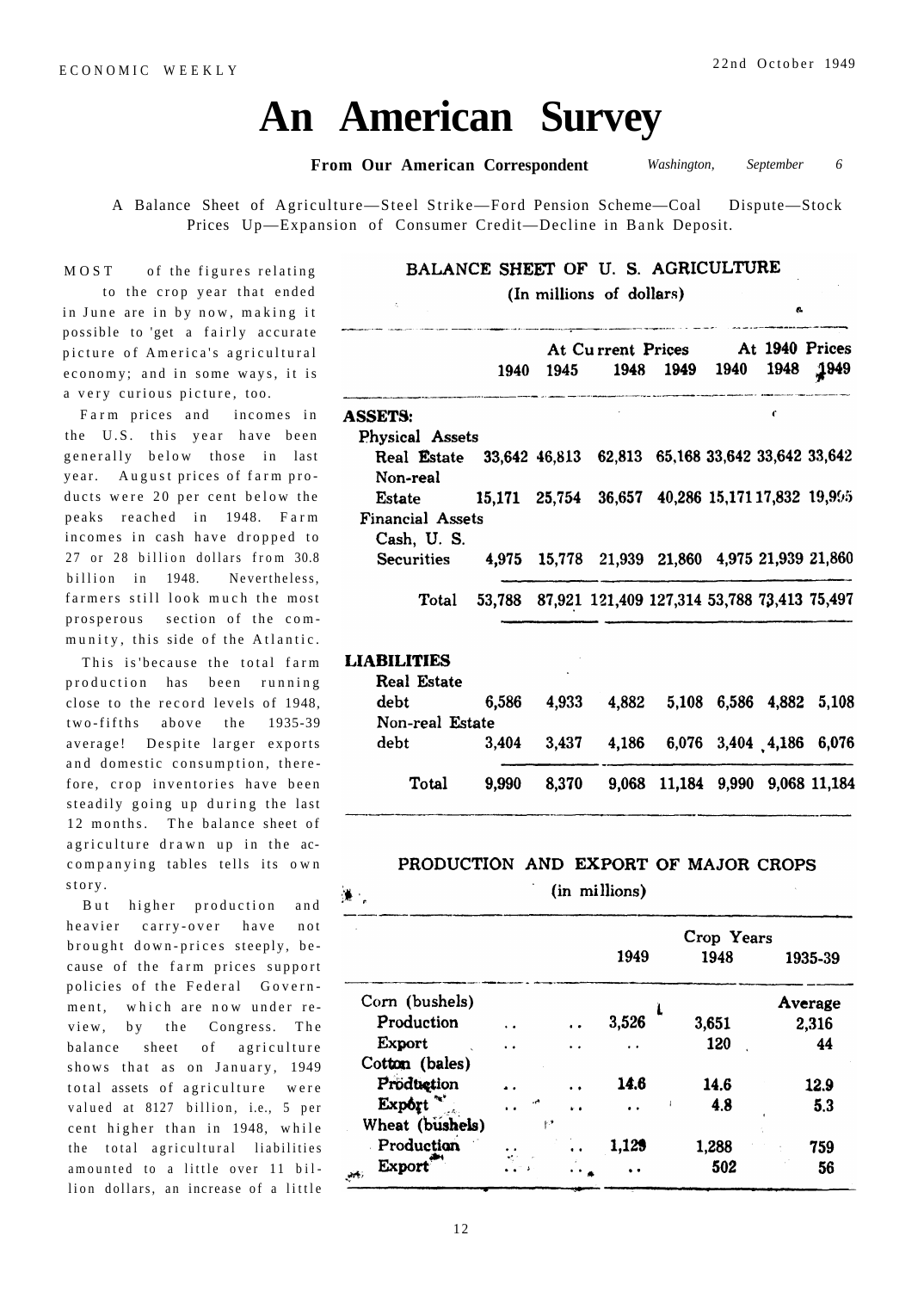over \$2 billion over the previous year,

The steel industry, it had been mentioned in these columns, was prepared to contribute 10 cents an hour towards pension and welfare benefits, provided labour also agreed to pay its share. This the Union refused to do, with the result that from the 1st, steel workers went on strike. The strike in a basic industry Mike steel is going to have farreaching effects not only on the U.S. economy but also on the rest of the world outside the Soviet block in so far as the latter is dependent on America. The strike is particularly ill-timed; it came just when the U.S. had recovered from the recession which had set in the first half of the year. If it continues for long, it may bring back the recession once again.

Already as a result of the strike, thousands of railway employees have been laid off; shortage of steel has forced scores of factories to trim their produclion . schedules. Automobile manufacturers may soon have to curtail output. Westinghouse have started rationing deliveries to dealers and General Electric, too, may soon follow suit. Government are reported to be considering the imposition of controls on the export of steel in order to conserve domestic supplies.

Though the Taft-Hartley Act empowers the President to get an 80-day injunction against a strike in the case of a national emergency and to appoint a special investigation board, the immediate intervention of the Federal Government is regarded as unlikely. For, in this particular case, the Union had, in response to the President's request, voluntarily postponed the strike by 77

#### EXPORT OF FARM COMMODITIES

|                                 |                      |                      | (in millions of dollars)<br>Year ending June $302$ |         |       |          |  |
|---------------------------------|----------------------|----------------------|----------------------------------------------------|---------|-------|----------|--|
|                                 |                      |                      | 1949                                               | 1948    | 1947  | 1935-39  |  |
|                                 |                      |                      |                                                    |         |       | Average  |  |
| Grains                          | $\cdot$ $\cdot$      | $\ddot{\bullet}$     | 1,704                                              | 1,748   | 1,341 | 95<br>à. |  |
| Other foods                     | $\ddot{\phantom{1}}$ | $\ddot{\phantom{0}}$ | 850                                                | 1,078   | 1,230 | 178      |  |
| Cotton                          | $\cdot$ $\cdot$      | $\ddot{\phantom{1}}$ | 815                                                | $314 -$ | 594   | 318      |  |
| Tobacco<br>$\ddot{\phantom{a}}$ | . .                  | $\ddot{\bullet}$     | 225                                                | 206     | 326   | 128      |  |
| Others<br>والأما                | ÷.                   | $\ddot{\phantom{1}}$ | 223                                                | 133     | 118   | 29       |  |
| Total                           |                      | ٠                    | 3,817                                              | 3,506   | 3,609 | 748      |  |

### COMPARATIVE INCOME STATEMENT FOR AGRICULTURE.

|                                                                        | (in millions of dollars) |           |           |  |
|------------------------------------------------------------------------|--------------------------|-----------|-----------|--|
|                                                                        | 1940                     | 1947      | 1948      |  |
| How Net Income was obtained                                            |                          |           |           |  |
| agriculture<br>from<br>Gross income                                    |                          |           |           |  |
| farm<br>receipts<br>from<br>$\operatorname{Cash}$                      |                          |           |           |  |
| marketings                                                             | 8,364                    | 30,014    | 30,545    |  |
| Value of products retained on                                          |                          |           |           |  |
| farms for home consumption                                             | 1,254                    | 3,095     | 3,155     |  |
| Rental value of farm homes                                             | 625                      | 1,220     | 1,342.    |  |
| Total                                                                  | 10,243                   | 34,329    | 35,042    |  |
| Non-Labour Production Costs -4,738<br>for changes<br>Adjustments<br>in |                          | $-12,316$ | $-13,823$ |  |
| inventory                                                              | 96                       | $-1,059$  | 639       |  |
| Total net income from                                                  |                          |           |           |  |
| Agriculture                                                            | 5,601                    | 20,954    | 21,858    |  |
| Government Payments                                                    | 766                      | 314       | 257.      |  |
| Total net income from Agricul-                                         |                          |           |           |  |
| ture and Government Payments                                           | 6,367                    | 21,268    | 22,115    |  |
| How Net Income was distributed                                         |                          |           | i D       |  |
| Wages to hired labour (cash &                                          |                          |           |           |  |
| perquisites)                                                           | 1,023                    | 2,837     | 3,062     |  |
| Net rent and Govt. payments to                                         |                          |           |           |  |
| Landlords not living on farms                                          | * 430                    | 1,474     | 1,442     |  |
| Interest to bolders of farm                                            |                          |           |           |  |
| mortgages.                                                             | 293                      | 222       | 229       |  |
| Returns to operators t                                                 | 4,621                    | 16,735    | 17,382    |  |
|                                                                        | 6,376                    | 21,268    | 22,115    |  |